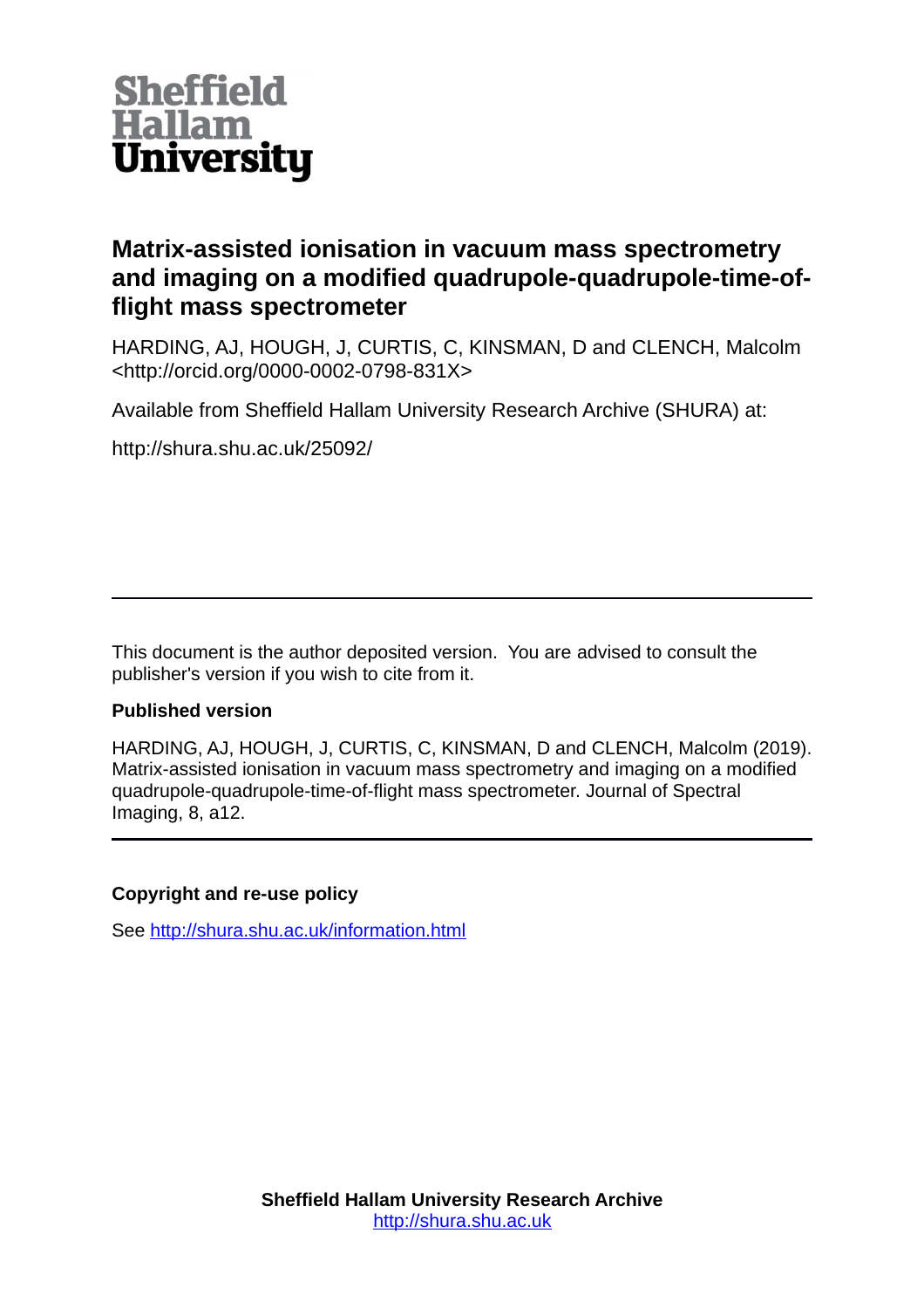

### Peer Reviewed Paper openaccess **I**<br>I

ISSN 2040-4565

# tyrall ix-as Matrix-assisted ionisation in vacuum mass spectrometry and imaging on a modified quadrupole-quadrupole-time-of-flight mass spectrometer

#### Alex James Harding,<sup>a</sup> James Hough,<sup>a</sup> Charlotte Curtis,<sup>a</sup> Daniel Kinsman<sup>a</sup> and Malcolm R. Clench<sup>b,\*</sup>

aCentre for Mass Spectrometry Imaging, Biomolecular Sciences Research Centre, Sheffield Hallam University, Howard Street, Sheffield S1 1WB, UK

b Centre for Mass Spectrometry Imaging, Biomolecular Sciences Research Centre, Sheffield Hallam University, Howard Street, Sheffield S1 1WB, UK. E-mail: [m.r.clench@shu.ac.uk,](mailto:m.r.clench%40shu.ac.uk?subject=) <https://orcid.org/0000-0002-0798-831X>

Matrix-Assisted Ionisation in Vacuum (MAIV) is a new ionisation technique which ionises non-volatile compounds producing electrospray ionisation-like spectra. Its simple, matrix-assisted laser desorption/ionisation-like sample preparation allows for rapid analysis, with no requirement for external energy in the form of a laser or high voltage to produce ions. Ionisation occurs when the matrix (often 3-nitrobenzonitrile) is exposed to sub-ambient pressure. Here, the first use of this revolutionary new ionisation technique to image biological samples is reported. A commercial quadrupole-quadrupole-time-of-flight mass spectrometer was modified to incorporate control of the ion source pressure and a reduced sampling cone orifice diameter. In initial experiments, optimisation of source pressure and matrix composition was carried out to increase the longevity of ion formation. It was noted during these experiments that ion production was only observed when the sample was directly under the sampling cone. Optimisation of sample extraction into the MAIV matrix by the addition of 5 % chloroform enabled MAIV mass spectrometry imaging of lipids in rat brain sections to be carried out in raster imaging mode. Modification of the size and position of the sampling cone improved the selectivity obtainable in these images. Although the quality of these initial images is relatively poor, work is underway to improve the spatial resolution by further modification of the ion source and progress is reported.

## **Introduction**

Over the last ten years there have been many advances in ambient ionisation techniques. One new technique announced by the group of Professor Sarah Trimpin in 2012 is matrix-assisted ionisation in vacuum  $(MA)V)^1$ Trimpin and co-workers observed that as 3-nitrobenzonitrile (3-NBN), a solid-state crystal matrix, sublimed under an intermediate vacuum and at ambient temperature, gasphase analyte ions were observed. Mass spectra recorded

under these conditions contained multiply charged ions and were strikingly similar to those produced by electrospray ionisation (ESI).

Upon further investigation of the 3-NBN matrix and its properties, it was postulated that 3-NBN might be producing ions via the phenomenon of triboluminescence. It has been observed that under certain conditions 3-NBN gives out a strong dinitrogen discharge in

#### **Correspondence**

M.R. Clench [\(m.r.clench@shu.ac.uk\)](mailto:m.r.clench%40shu.ac.uk?subject=)

Received: 8 December 2017 Revised: 2 July 2019 Accepted: 9 July 2019 Publication: 15 July 2019 doi: 10.1255/jsi.2019.a12 ISSN: 2040-4565

#### **Citation**

A.J. Harding, J. Hough, C. Curtis, D. Kinsman and M.R. Clench, "Matrixassisted ionisation in vacuum mass spectrometry and imaging on a modified quadrupole-quadrupole-time-of-flight mass spectrometer", *J. Spectral Imaging* **8,** a12 (2019). [https://doi.org/10.1255/jsi.2019.a](https://doi.org/10.1255/jsi.2019.a12)12 © 2019 The Authors

This licence permits you to use, share, copy and redistribute the paper in any medium or any format provided that a full citation to the original paper in this journal is given.

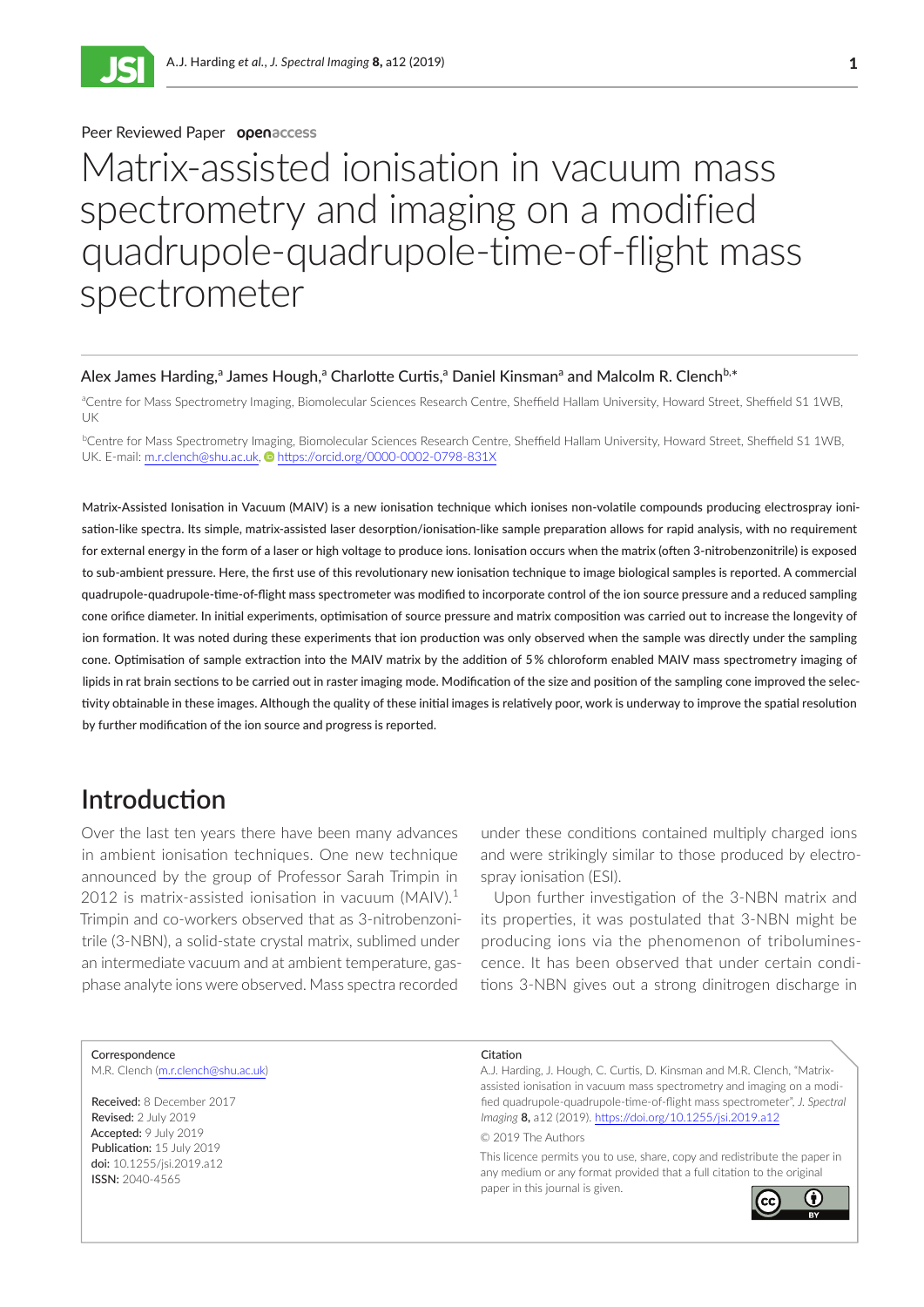which light is emitted. This is observed when the crystal structure of 3-NBN fractures.<sup>2</sup> In this explanation of the ionisation mechanism of MAIV, the formation of ions is explained by the generation of charge when the matrix crystals fracture. The fracturing of two oppositely charged surfaces within the matrix is believed to cause both the triboluminescence and the formation of analyte ions. The fracturing is explained by the expanding solvent within the crystals, or by sublimation at sub-ambient pressure. Both of these phenomena would lead to the fracturing of the matrix causing charge separation and production of gas-phase analyte ions.<sup>3</sup> Further research by the Trimpin group found several other compounds that were capable of acting as a matrix for MAIV in a similar manner, although 3-NBN was still the matrix of choice due to its ability to generate analyte ions from a variety of compounds.<sup>4</sup>

MAIV has subsequently been used to record mass spectra from a wide range of compounds, including large proteins, synthetic polymers, additives and small molecules. One of the biggest advantages of MAIV is the generation of multiply charged ions from peptides and proteins. This is of interest in tissue imaging and profiling experiments, due to the difficulties in obtaining good quality product-ion spectra containing sufficient sequence information to allow protein identification in "on-tissue digest" matrix-assisted laser desorption/ionisation (MALDI) experiments.<sup>5</sup>

During experiments to optimise MAIV conditions on an Applied Biosystems QStar XL mass spectrometer, it was noted that ions were only produced in the intermediate vacuum MALDI source when the sample was placed directly under the instrument sampling cone. This seemed counter intuitive as it was expected that sublimation of matrix and hence ionisation would be occurring at all times that the sample was in the intermediate vacuum region. The observation suggested, however, that if ions were only being sampled from one defined position, it should be possible to acquire images from sample surfaces using MAIV. In order to achieve this the sample surface would need to be coated with the MAIV matrix and moved under the sampling cone. Here, in order to achieve a sufficiently slow rate of sublimation to allow images to be recorded the instrument has been modified to allow control of the source pressure during pump down. The size of the orifice in the sampling cone has also been reduced and its position in relation to the sample surface adjusted. The optimisation of MAIV ionisation on the modified instrument is reported along with data showing its use for low spatial resolution imaging. These are believed to be the first data showing the acquisition of MAIV images.

## Experimental **Materials**

Unless stated otherwise all chemicals and matrices were purchased from Sigma-Aldrich Company Ltd (Dorset, UK).

### Instrumentation

The initial MAIV experiments were conducted on an Applied Biosystems/MDS Sciex QStar Pulsar I mass spectrometer (Applied Biosystems, Concord, Ontario, Canada) fitted with an Applied Biosystems/MDS Sciex oMALDI 2 source. Subsequent experiments were carried out an Applied Biosystems/MDS Sciex QStar XL mass spectrometer also fitted with an Applied Biosystems/MDS Sciex Source. In order to allow control of the intermediate pressure region inside the oMALDI 2 source during pump down this instrument was modified by incorporating a "SpeediVac" valve (Edwards, Crawley, UK) along with vacuum "T-piece" fitted with a Leybold Pirani gauge attached to an Edwards Combivac CM31 digital vacuum meter into the source roughing line.

### Sample preparation for initial experiments and matrix optimisation

The matrix 3-nitrobenzonitrile (3-NBN) was prepared by dissolving 250 mg of 3-NBN in 5 mL 100% acetonitrile with 0.1% formic acid. Solutions of angiotensin II  $(12.5 \text{ pmol }\mu\text{L}^{-1})$  and lysozyme  $(12.5 \text{ pmol }\mu\text{L}^{-1})$  were prepared in 100% water.

Initially samples were prepared using a similar protocol to that reported by Trimpin and Inutan: $1$  0.2  $\mu$ L of the analyte solution was spotted onto the MALDI plate then  $0.2 \mu L$  of the matrix was spotted on top and left to air dry, usually taking between 5 s and 10 s.

The volume of matrix : analyte was optimised; by increasing the volume of matrix and analyte solutions by 0.1 µL up to 0.6 µL of each (total volume spotted 1.2 µL). The optimal volume was determined by measuring ion abundance, time to fully sublime and overall ion count.

The ratio matrix : analyte volume ratio was then optimised, initial testing was at ratios of  $1:1$ ,  $2:1$ ,  $3:1$  and 4 : 1, similarly analyte volume was increased to 1 : 2, 1 : 3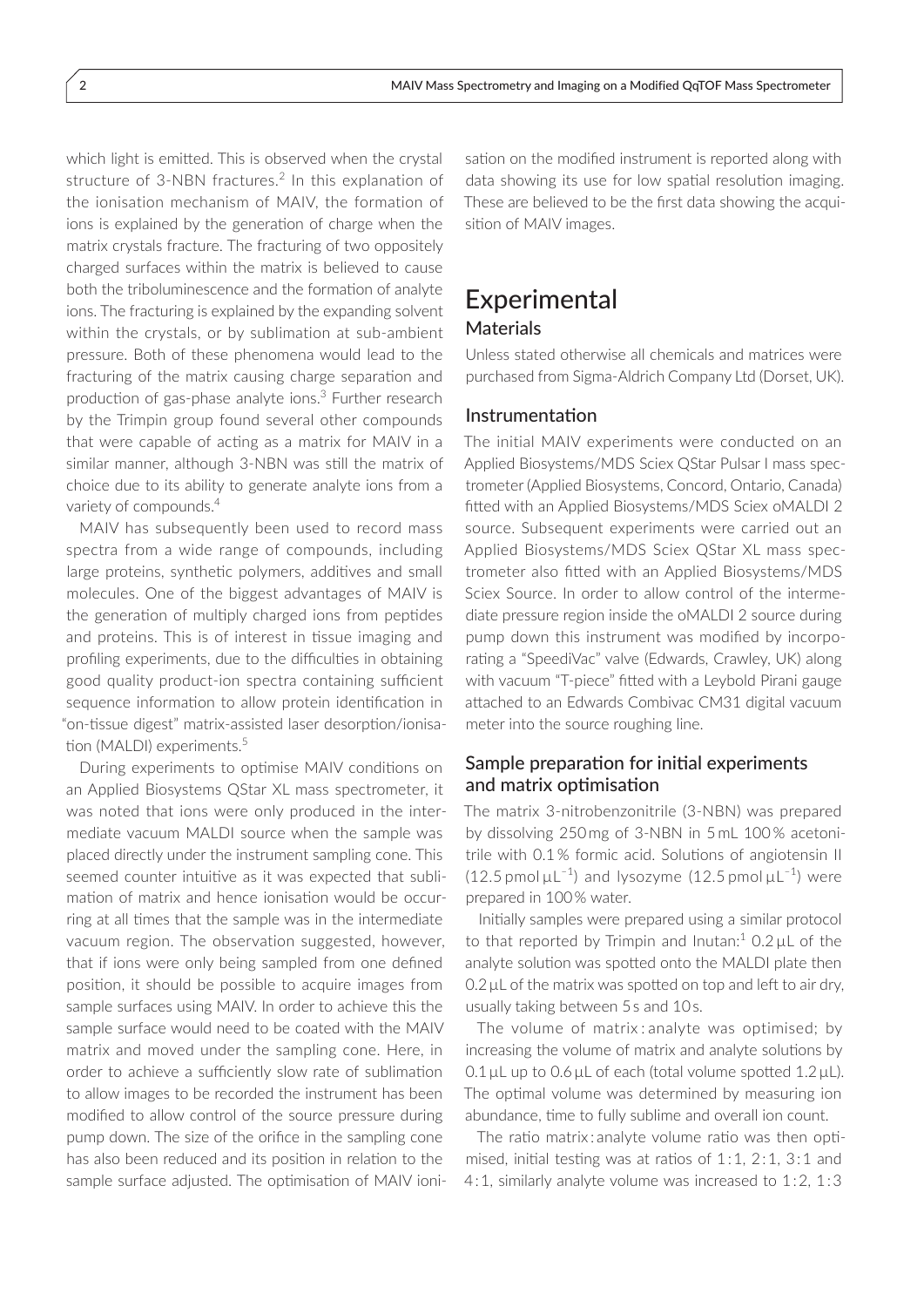and 1 : 4 ion abundance for the base peak, time to fully sublime and overall ion count were evaluated in each measurement.

### Optimisation of source pressure

The source pump down pressure was optimised by analysis of spots of optimised angiotensin II matrix preparation (0.5  $\mu$ L angiotensin II 12.5 pmol $\mu$ L<sup>-1</sup> spotted initially followed by  $2 \times 0.5 \mu L$  of 3-NBN 50 mg mL<sup>-1</sup> 100% acetonitrile 0.1% formic acid). The source pump down pressure was adjusted between 1 Torr and 20Torr. Experiments were conducted in triplicate. The intensity and duration of ion production was recorded.

#### Initial angiotensin II images

Initial images were recorded by spotting three aliquots of the optimised angiotensin II matrix preparation (0.5 µL angiotensin II 12.5 pmol  $\mu L^{-1}$  spotted initially followed by  $2 \times 0.5$  µL of 3-NBN 50 $mgmL^{-1}$  100% acetonitrile 0.1% formic acid) onto a MALDI target plate at a spacing of 10mm. The spots were of approximately 2mm in diameter. Images of the three sample spots were recorded in raster imaging mode<sup>6</sup> on the slow speed setting. Images were recorded at source pump down pressures of 1.0, 4.0, 8.0,  $2 \times 10^1$ ,  $6 \times 10^1$  and  $1 \times 10^2$  Torr.

### Lipid profiles from tissue: optimisation of matrix composition

The effect of solvent composition on the profiles of lipids observed from rat brain tissue was investigated by preparing MAIV matrices containing 50 mg mL–1 3-NBN in CH<sub>3</sub>CN containing 0 $%$ , 2 $%$ , 5 $%$ , 10 $%$  and 20 $%$  CH<sub>3</sub>Cl (all 1 % formic acid) v/v. For lipid profiling experiments  $0.5 \mu L$  of the matrix solutions were manually spotted onto the brain tissue. MAIV mass spectra were acquired in positive-ion mode over 30 s and summed for comparison.

### Lipid imaging experiments conducted with "normal" 4 mm sampling cone

Horizontal sections of rat brain were manually sprayed using an air bush (Iawata Custom Micron-2, The Airbrush Company, Lancing, UK) with 2.5 mL of 50 mg mL–1 3-NBN in 95% CH<sub>3</sub>CN:5% CH<sub>3</sub>Cl, overall 1% formic acid. Samples were imaged on an Applied Biosystems QStar XL mass spectrometer in raster imaging mode at 1 mm horizontal and vertical spacing (pixel size). The "slowest" stage movement speed setting was used. Data

were recorded in positive-ion mode using Analyst QS1.1 software and converted to Analyse 7.5 format using the Applied Biosystems oMALDI server 5.1 software for viewing using "Biomap" (<https://ms-imaging.org/wp/>).

## Imaging experiments conducted with 2 mm sampling cone positioned 2 mm closer to the sample target

A modified sampling cone was fabricated. The inner face of the back plate was reduced in thickness by 1 mm and the orifice in the cone was reduced in size to 2 mm and extended 1 mm from the original. The combined effects of these to changes were to create a sampling cone with a 2 mm orifice that was positioned 2 mm closer to the sample surface than the original cone with the 4 mm orifice. For initial imaging experiments, spots of 0.5 µL 3-NBN followed by angiotensin II 10 pmol in 0.5 µL water were placed on the standard Applied Biosystems oMALDI sample plate at 10 mm intervals. The spots were manually spotted to give a diameter of approximately 2 mm. Samples were imaged on an Applied Biosystems QStar XL mass spectrometer in raster imaging mode at 1 mm horizontal and vertical spacing (pixel size). The "slowest" stage movement speed setting was used. Data were recorded in positive-ion mode using Analyst QS1.1 software and converted to Analyse 7.5 format using the Applied Biosystems oMALDI server 5.1 software for viewing using "Biomap" (<https://ms-imaging.org/wp/>).

Horizontal sections of rat brain were manually sprayed using an air brush (Iawata Custom Micron-2, The Airbrush Company, Lancing, UK) with  $2.5$  mL of  $50$  mg mL<sup>-1</sup> 3-NBN in 95% CH<sub>3</sub>CN:5% CH<sub>3</sub>Cl, overall 1% formic acid. Samples were imaged on an Applied Biosystems QStar XL mass spectrometer in raster imaging mode at 1.5 mm horizontal and vertical spacing (pixel size). The "slowest" stage movement speed setting was used. Data were recorded in positive-ion mode using Analyst QS1.1 software and converted to Analyse 7.5 format using the Applied Biosystems oMALDI server 5.1 software for viewing using "Biomap" (<https://ms-imaging.org/wp/>).

## Results and discussion Initial profile data from unmodified instrument

Figure 1 shows data obtained from the unmodified instrument under the optimised matrix conditions. It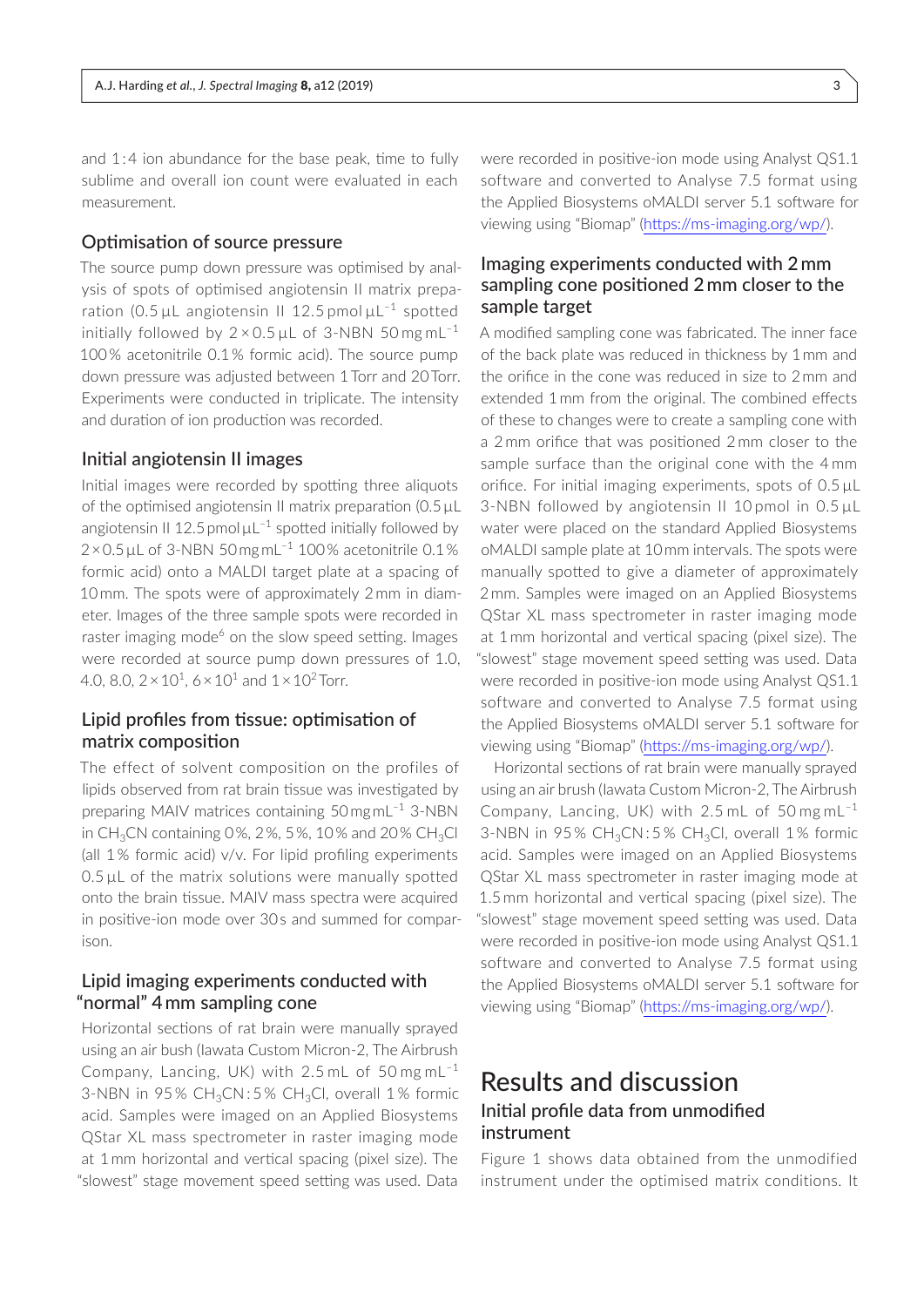

Figure 1. MAIV mass spectrum of angiotensin II (5 pmol). Data obtained but initial spotting of 0.5 µL of 3-NBN  $(50$  mg mL<sup>-1</sup> CH<sub>3</sub>CN 1.0% formic acid) followed by 0.5 µL of angiotensin II 10 µmol–1. [M + H]<sup>+</sup> *m/z* 1046.6,  $[M+2H]^{2+}$  *m/z* 523.8 along with many fragment ions are clearly observable.

was found that the "normal" intermediate vacuum of the QStar instrument's o-MALDI2 source was suitable for MAIV experiments. As can be seen, typical "electrospraylike" MAIV spectra were obtained. The MAIV mass spectrum of angiotensin II (Figure 1) shows both the doubly charged  $[M+2H]^{2+}$  ion at  $m/z$  523.831 along with the singly charged [M + H]<sup>+</sup> ion at *m/z* 1046.670. One of the major advantages of the use of MAIV that it is intended to exploit in this work is the generation of multiply charged ions from peptides that arise from trypsin digest. Figure 2 shows the results of the MAIV-MS analysis of an in-solution trypsin digest of horse heart cytochrome C (a) and MS/MS data from the doubly charged precursor ion of peptide T29-39 TGPNLHGLFGR *m/z* 584.8 (b). Whilst the sample could be identified from the peptide mass fingerprint by MASCOT search, it is also identified as the only significant hit by MASCOT search of the data from the product-ion spectrum (c). This is important when consideration is given to the difficulties encountered in identifying proteins from product-ion data obtained by



Figure 2. (a) MAIV mass spectrum of a tryptic digest of horse heart cytochrome C. (b) Product-ion scan of MS/MS data from the doubly charged precursor ion of peptide T29-39 TGPNLHGLFGR *m/z* 584.8 (c) MASCOT search of the product-ion spectrum identified the protein unambiguously as horse heart cytochrome C with a score of 25 where significance (p < 0.05) was given by a score >19.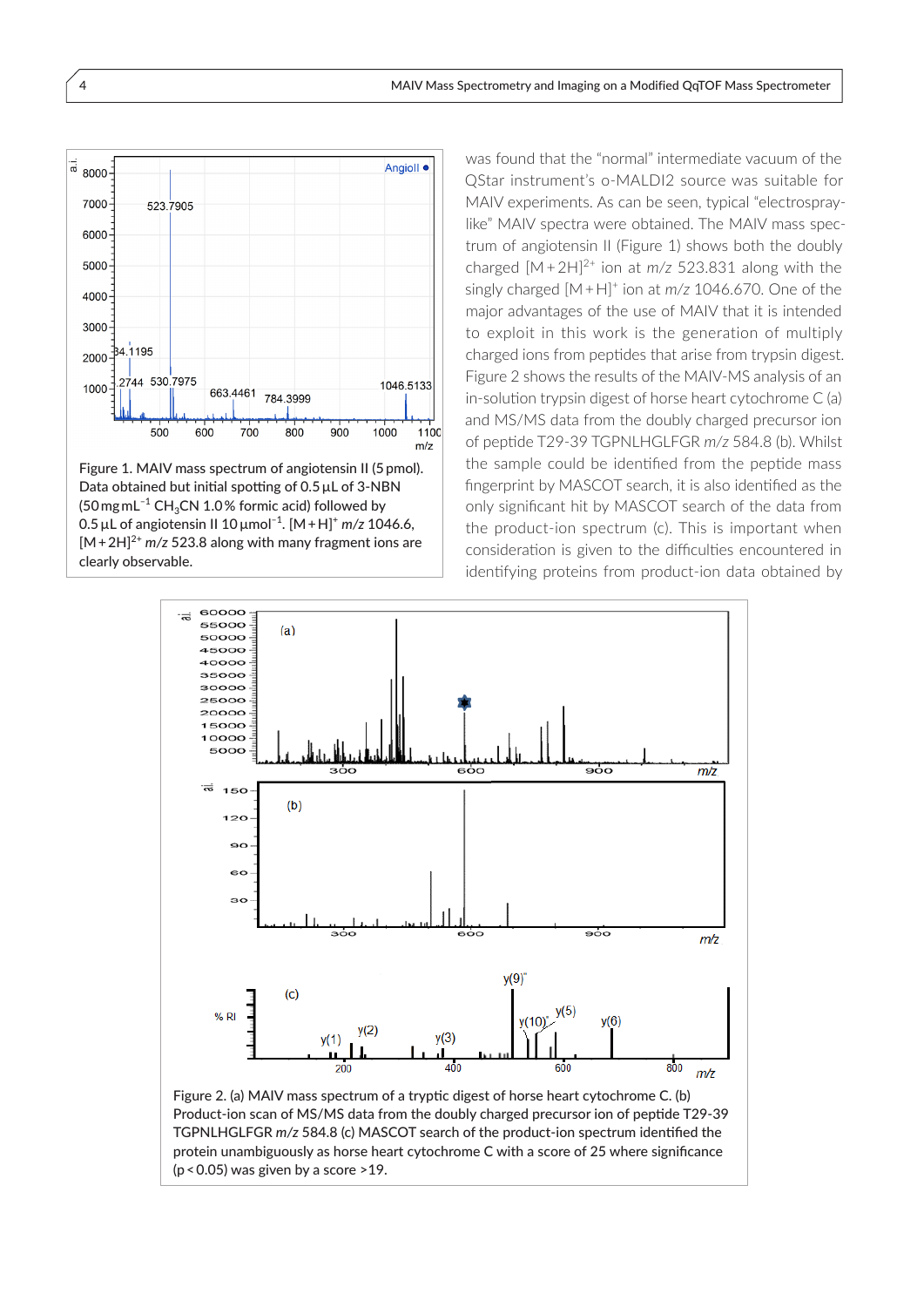MALDI and with further improvements in sensitivity of the interface could be useful when used with "on-tissue" digests.

#### Optimisation of source pump down pressure

Using the modified instrument, the source pump down pressure was optimised by recording both the intensity and duration of signals for spots of angiotensin II held under the sampling cone as the pressure was varied from 1 Torr to 20 Torr. It was found that at source pump down pressures of 8–18 Torr, the sample gave good signal intensity, with a maximum duration of signal of around 7 min (Figure 3 a and b).

#### Initial imaging experiments

The data from the initial imaging experiments carried out on spots of 10.0 pmol angiotensin II at a range of source pressures are shown in Figure 4 (a). As can be seen, some spatial information is retained in these data. The angiotensin II spots had a horizontal spacing of 10 mm and each spot an approximate diameter of 2 mm. Extracting the linescan information across the centre of one row of spots (Figure 4b) using the centre of spot to centre of spot distance to give the 10 mm scale the spots have an apparent width of 7.8 mm, suggesting a sampling area of 7.8 mm diameter. Importantly in these images it can be seen that the data are clearly obtained from discrete regions. This would indicate that whilst ions are sampled for a period before the sample is directly under the hole in the sampling cone and are obtained for a period after it has passed through it, with this ion source geometry they are clearly not sampled continuously. A possible explanation of this difference to the initial work of Trimpin *et al.*<sup>1</sup> arises from the different way in which the ion source "curtain gas" is delivered in the Applied Biosystems QStar instrument used here, compared to the Waters Synapt instrument used in the initial work. In the Waters intermediate pressure ion MALDI source, the curtain gas is delivered from behind the sample plate whereas in the Applied Biosystems oMALDI 2 intermediate pressure ion source the curtain gas is delivered in between a curtain plate and the sampling orifice cone. Curtain gas will clearly be coming out of the hole in the curtain gas plate onto the sample surface and aiding declustering of MAIV clusters but also possibly deflecting desorbed particles from the edges of the area impacted away from the sampling orifice cone.

### Imaging lipid distribution in rat brain with the 4 mm sampling cone

Imaging the distribution of species in rat brain is a common test for mass spectrometry imaging (MSI) of biological tissue.<sup>6</sup> In the initial tissue profiling experiments carried out, it was found that the signal intensity observed for MAIV-MS of lipids in rat brain sections was very low when a conventional MAIV matrix of 3-MBN in acetonitrile/formic acid was used. It was thought that this matrix was not efficiently extracting lipids from the rat brain tissue. In order to improve the extraction efficiency, matrix solutions containing chloroform were prepared. The use of a 5 % chloroform-containing matrix resulted in a three-fold improvement in sensitivity (data not shown). Using previous work to make putative assignments<sup>6</sup> the most abundant phosphatidyl choline (PC) molecular species observable in the positive-ion MAIV spectra were PC 16 : 0/16 : 0 ([M + H]+ *m/z* 734.4) and PC 16 : 0/18 : 1 ([M + H]+ *m/z* 760.5). An interesting observation in these data is the absence of the corresponding sodium/potassium alkali metal adduct ions, e.g. *m/z* 756.5 the [M + Na]<sup>+</sup> ion for PC 16:0/16:0. These are commonly observed in MALDI-MSI or desorption electrospray-MSI experiments, lead to spectral complexity and are often misassigned. Evaluation of data from the incorporation of chloroform into the MAIV matrix for profiling experiments led to the matrix containing 5 % chloroform being selected for the brain imaging experiments.

Selected data from MAIV-MSI of lipids in rat brain horizontal section are shown in Figure 4c. These data have been normalised to the ion arising from 3-NBN at *m/z* 131. The region that appeared to generate the most intense lipid ions was the cerebellum region of the brain.

## Imaging experiments conducted with the 2 mm sampling cone positioned 2 mm closer to the sample surface

Figure 5 (a–d) shows the data obtained from the initial experiments conducted with the 2 mm sampling cone positioned 2 mm closer to the sampling plate. In the initial experiments  $5 \times \sim 2$  mm spots of angiotensin II (10 pmol) spaced 10 mm apart were imaged (Figure 5a and b). If simple measurements are taken from Figure 5b using the centre-to-centre spot distance to give the 10 mm scale the 2 mm spots have an apparent size of 3.5 mm. A better indication of the area sampled is given, however, by the linescan data shown in Figure 5 (c). Here taking the peak to peak distance to represent the 10 mm spacing gives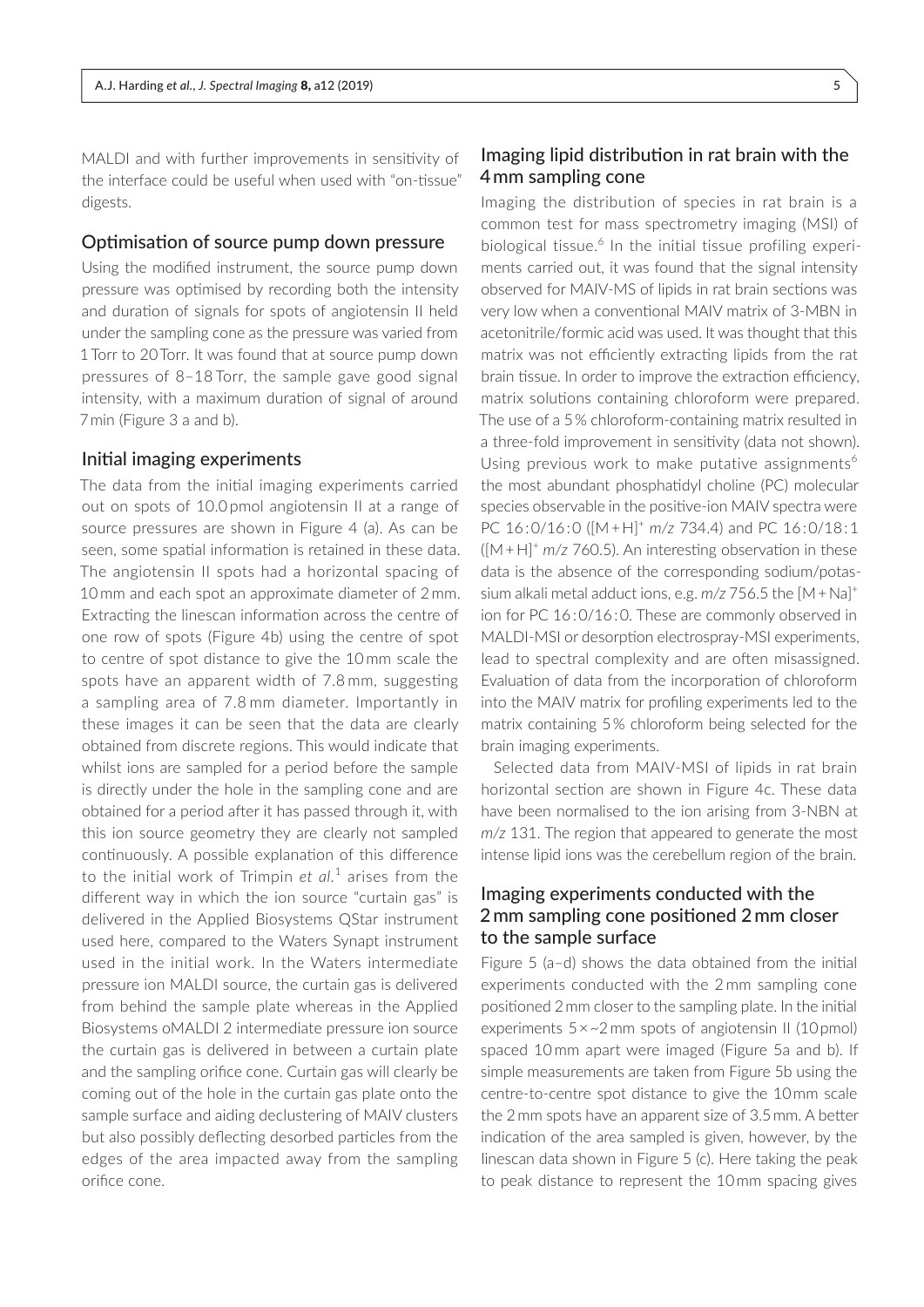

Figure 3. Investigation of the effect of adding source pump down pressure control to the Applied Biosystems QStar XL used for these experiments on MAIV signal intensity and duration. (a) The effect of pump down pressure on signal intensity and (b) the effect of pump down pressure on signal duration.



Figure 4. MAIV-MS images recorded using the 4 mm sampling cone with modified pumping regime. (a) Images of 3 × 2 mm diameter spots of 10 pmol angiotensin II spaced 10 mm apart recorded at source pressures of 1.0, 4.0, 8.0, 2 $\times$ 10<sup>1</sup>, 6 $\times$ 10<sup>1</sup> and 1 × 10<sup>2</sup>  Torr. (b) Extracted "linescan" profile of signal intensity taken across row (b) taking the peak to peak distance as being equivalent to 10 mm gives an apparent diameter of the spots, i.e. sampling area of 7.8 mm diameter. (c) Initial images of a horizontal section of rat brain acquired on the instrument with the 4 mm sampling cone (i) *m/z* 760.5, (ii) *m/z* 734.4 and (iii) an overlay of these two images.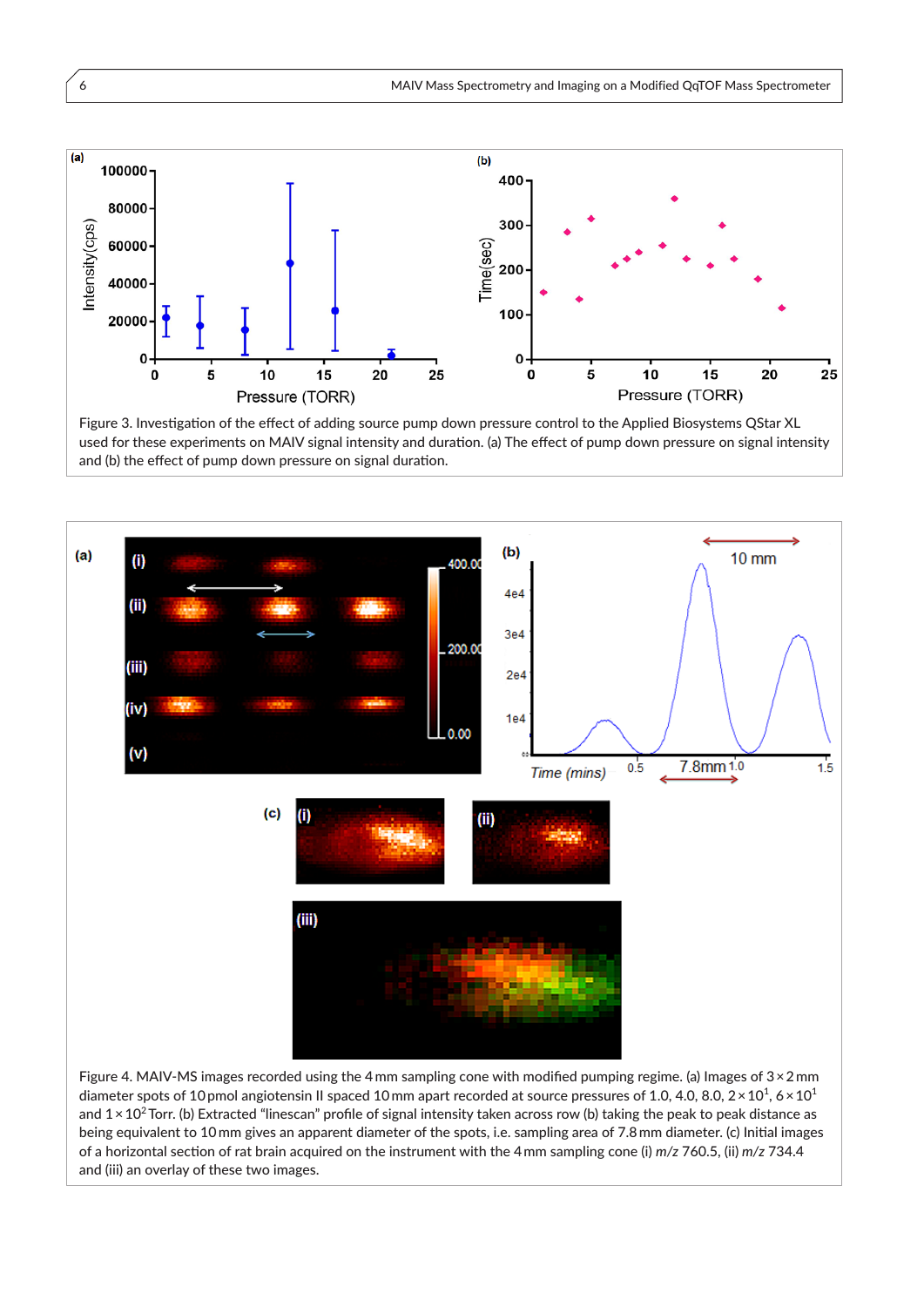

the lower region of the upper row of three spots.

an apparent spot width of 5.3 mm, suggesting that ions are sampled from a 5.3 mm diameter area. Figure 5 (d) indicates that this estimation of the sampling area is realistic showing that although the spots were separated vertically in reality (Figure 5a) in the MAIV-MS image there is vertical "cross-talk" with the lower spots being observed whilst the bottom end of the upper spots is sampled. Comparison with Figure 4 (b) shows that the "selectivity" has been improved from a ~7.8 mm diameter sampling area to a sampling area of ~5.3 mm diameter. The modified cone was used to record the MAIV-MS image of a horizontal section of rat brain shown in Figure 6 (a–c). As can be seen the lipids' signals were recorded with good sensitivity and again selected signals can be

overlaid (Figure 6c) to show that some spatial information is retained.

## **Conclusions**

MAIV-MS has been implemented on a commercial quadrupole-quadrupole-time-of-flight mass spectrometer fitted with an orthogonal intermediate pressure MALDI source. During these experiments it was observed that ions were not observed continuously when the sample was under vacuum but only when it was "under" the instrument's sampling cone. Investigation of this phenomenon lead to the modification of the sampling cone from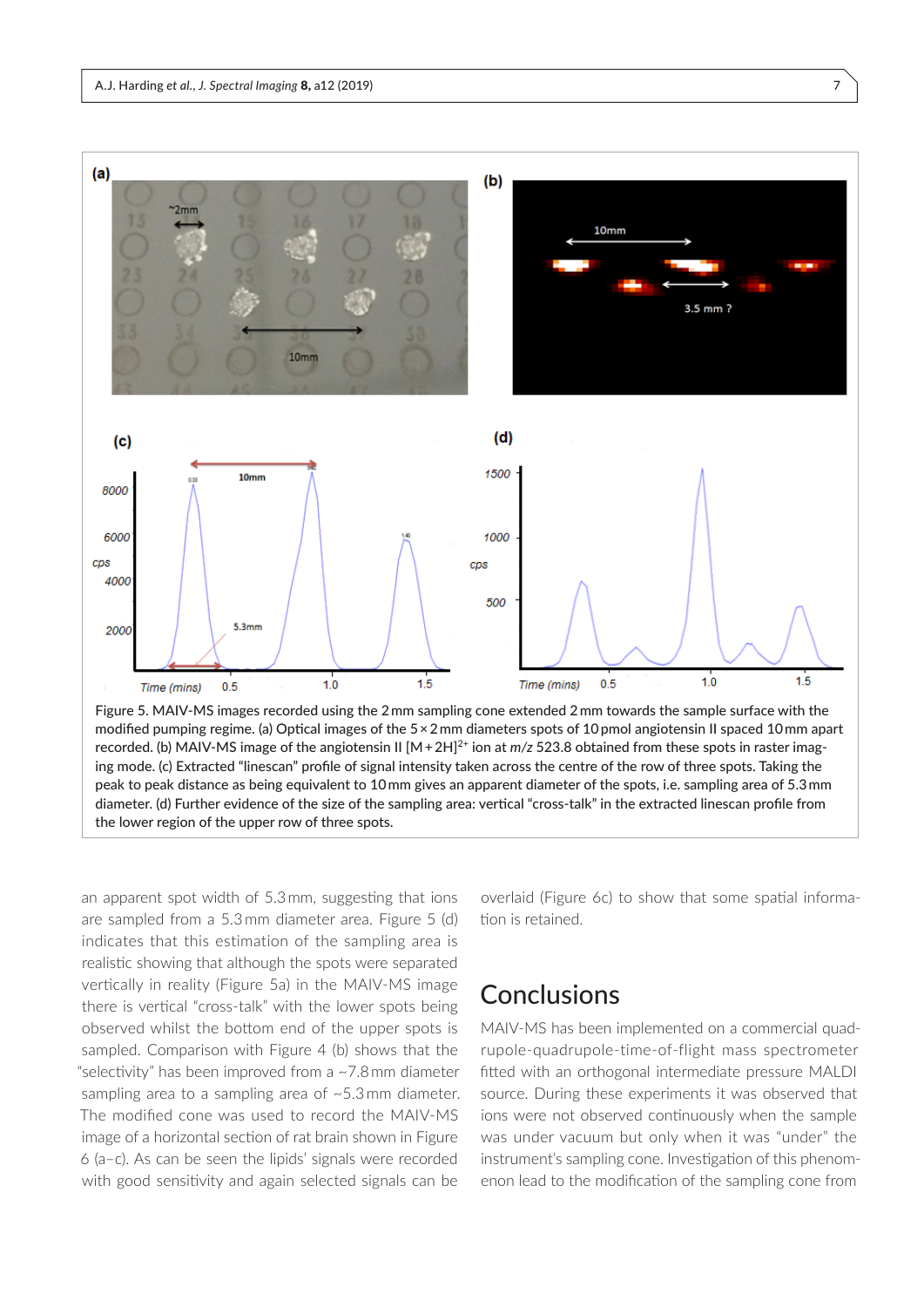

an initial 4 mm orifice to a 2 mm orifice extended 2 mm towards the sampling plate. This modification reduced the diameter of the area sampled from  $\approx$  7.8 mm to  $\approx$  5.3 mm. Using the modified instrument MAIV-MS images have been recorded for the first time.

Further work is now required in order to ascertain the relationship between sample height, sampling cone diameter and the curtain gas flow impinging on the sample surface (as it exits the sample orifice plate) on the area sampled. It remains to be seen whether the selectivity in sampling area obtainable in MAIV-MS experiments conducted in the way described here would make it a viable technique for imaging, but the data acquired to date do suggest that there may be a role for it as a complementary technique to aid compound identification/change analyte selectivity that could be used in

much the same way as liquid extraction surface analysis  $(LESA)<sup>7</sup>$  is in imaging experiments at present.

## Acknowledgements

This work was in part funded by a Summer Studentships awarded to Alex Harding and Charlotte Curtis by the British Mass Spectrometry Society.

## References

**1.** J. Li, E.D. Inutan, B. Wang, C.B. Lietz, D.R. Green, C.D. Manly, A.L. Richards, D.D. Marshall, S. Lingenfelter, Y. Ren and S. Trimpin, "Matrix